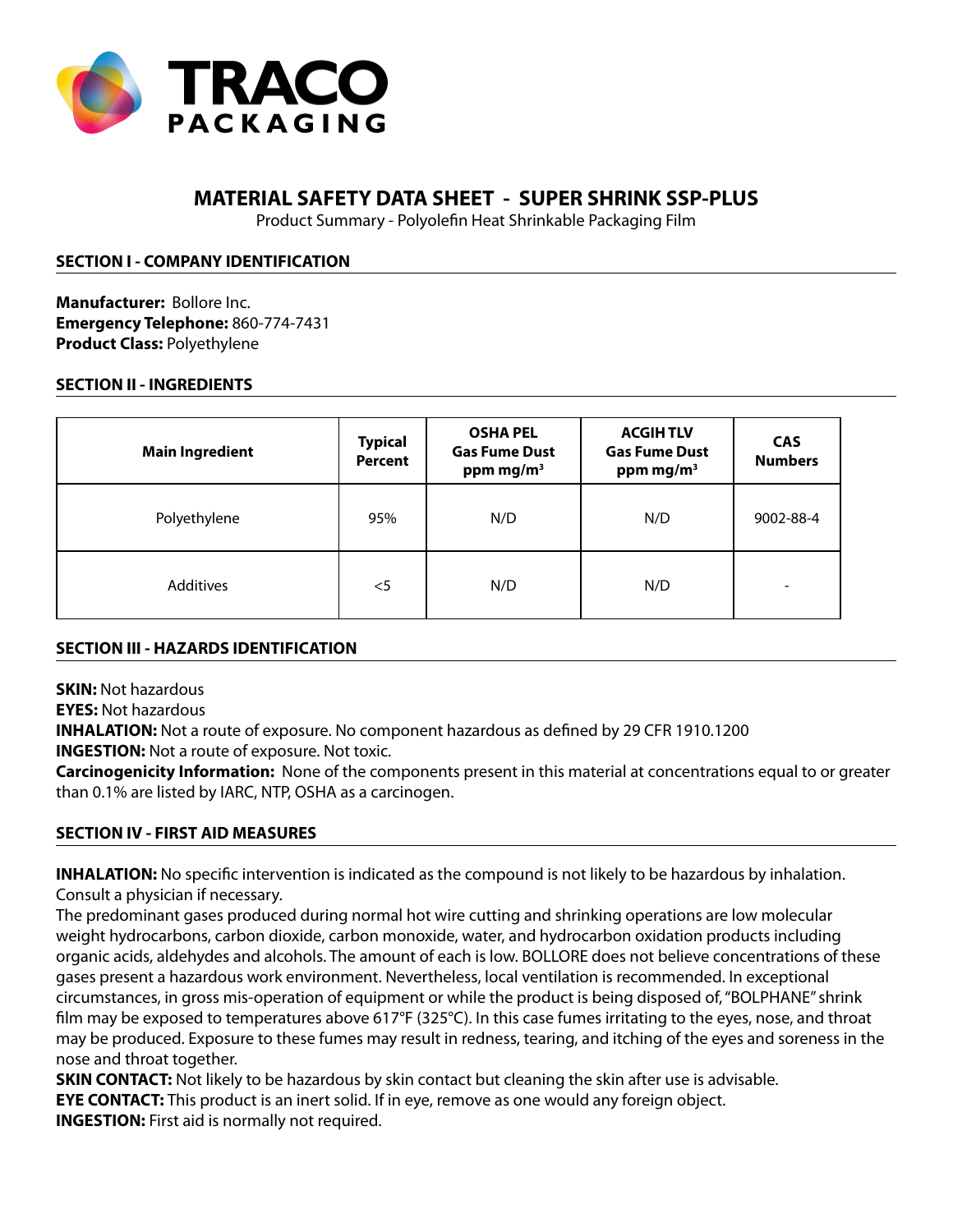# **SECTION V - FIRE FIGHTING MEASURES**

**FLAMMABLE PROPERTIES:**

**FLASH POINT:** not applicable **FLASH POINT METHOD:** not applicable

**AUTO IGNITION TEMPERATURE:** not determined **UPPER FLAME LIMIT** (volume % in air): Not applicable. **LOWER FLAME LIMIT** (volume % in air): Not applicable.

**FLAME PROPAGATION RATE** (solids): Not determined. **OSHA FLAMMABILITY CLASS:** Not determined **EXTINGUISHING MEDIA:** Use any standard agent (Water, Foam, Dry Chemical, CO2).

**UNUSUAL FIRE AND EXPLOSION HAZARDS:** Thermal decomposition vapors may be toxic.

**SPECIAL FIRE FIGHTING PRECAUTIONS/INSTRUCTIONS:** As in any fire, wear NIOSH/MSHA approved positive pressure self-contained breathing apparatus and full protective clothing.

### **SECTION VI - ACCIDENTAL RELEASE MEASURES**

**LAND SPILL:** Sweep up spilled material and place in suitable container for recycle or disposal.

# **SECTION VII - HANDLING AND STORAGE**

**Handling (Physical Aspects):** Can accumulate high static electric charge during handling. Static charges can cause explosions in solvent and dust laden atmospheres.

**STORAGE**: Store in a cool, dry place. Keep containers tightly closed to prevent moisture absorption and contamination.

# **SECTION VIII - SPECIAL PROTECTION INFORMATION**

**Respiratory Protection:** Not necessary when using appropriate sealing system or when no sealing is used. **Ventilation:** If decomposition products exceed TLVs or PELs **Protection Gloves: Not Required Eye Protection:** Not Required **Other Protective Equipment:** Not Known **Work Hygienic Practices:** Use appropriate work practices to maintain exposures below TLV or PEL.

# **SECTION IX - PHYSICAL AND CHEMICAL PROPERTIES**

Physical Data Appearance : Clear translucent and odorless. Physical State : Solid Melting Point : 212 – 280 °F % Volatiles : Negligible Solubility in Water : Negligible Specific Gravity : 0.91 – 0.94

# **X. STABILITY AND REACTIVITY**

### **Chemical Stability:** Stable.

**Incompatibility with Other Materials:** None reasonably foreseeable.

**Decomposition:** Decomposition temperature: 617 F (325°C) Hazardous gases or vapors can be released, including carbon dioxide, carbon monoxide, hydrocarbon oxidation products, including, organic acids, aldehydes, alcohols.

### **XI. TOXICOLOGICAL INFORMATION**

Negligible hazard at ambient temperature for inhalation, skin contact, eye contact and ingestion.